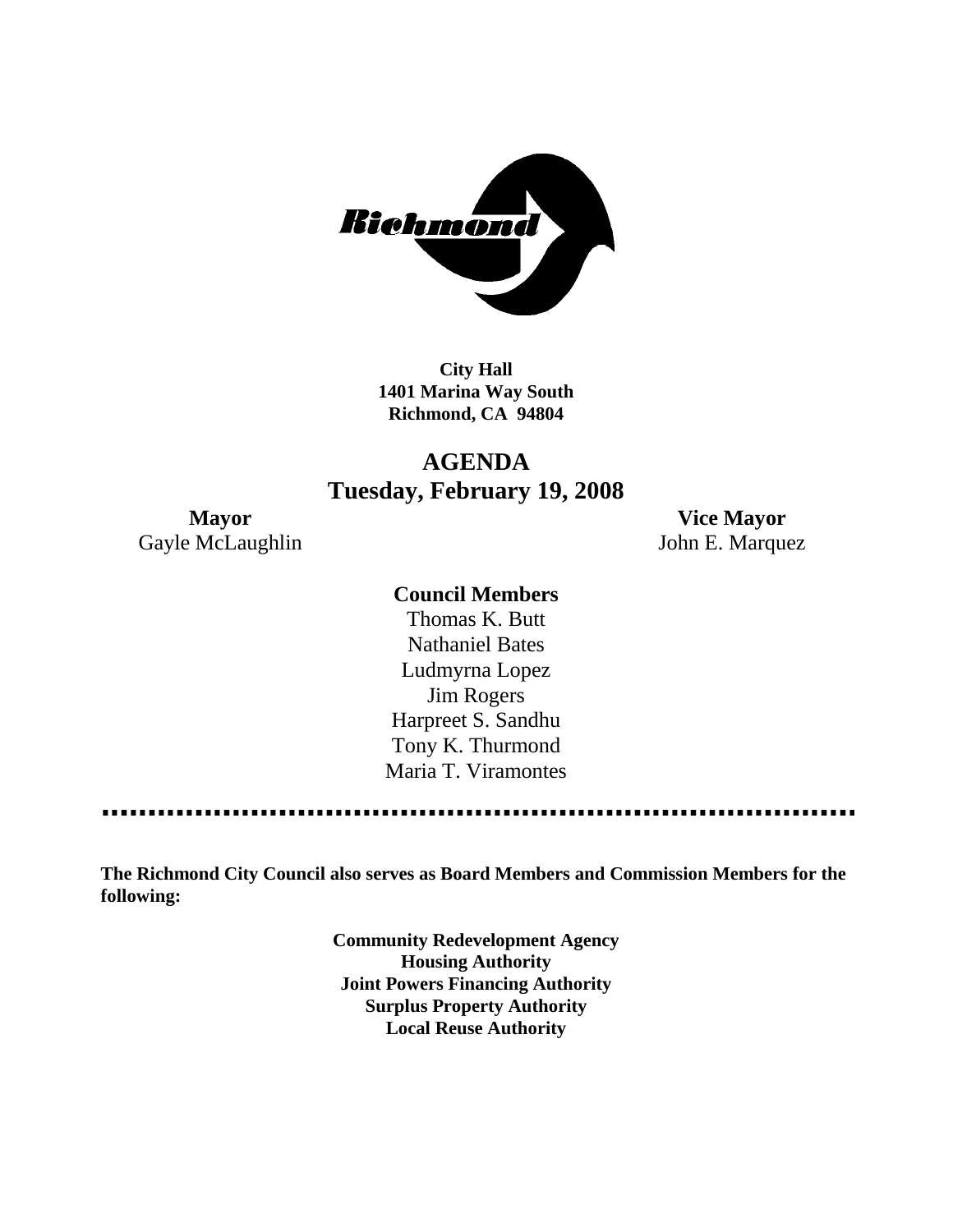# **MEETING PROCEDURES**

The City of Richmond encourages community participation at its City Council meetings and has established procedures that are intended to accommodate public input in a timely and time-sensitive way. As a courtesy to all members of the public who wish to participate in City Council meetings, please observe the following procedures:

**PUBLIC COMMENT ON AGENDA ITEMS:** Anyone who desires to address the City Council on items appearing on the agenda must complete and file a pink speaker's card with the City Clerk **prior** to the City Council's consideration of the item. Once the City Clerk has announced the item and discussion has commenced, no person shall be permitted to speak on the item other than those persons who have submitted their names to the City Clerk. Your name will be called when the item is announced for discussion. **Each speaker will be allowed TWO (2) MINUTES to address the City Council on NON-PUBLIC HEARING items listed on the agenda.**

**OPEN FORUM FOR PUBLIC COMMENT:** Individuals who would like to address the City Council on matters not listed on the agenda or on **Presentations, Proclamations and Commendations, Report from the City Attorney, or Reports of Officers** may do so under Open Forum. All speakers must complete and file a pink speaker's card with the City Clerk **prior** to the commencement of Open Forum. **The amount of time allotted to individual speakers shall be determined based on the number of persons requesting to speak during this item. The time allocation for each speaker will be as follows: 15 or fewer speakers, a maximum of 2 minutes; 16 to 24 speakers, a maximum of 1 and one-half minutes; and 25 or more speakers, a maximum of 1 minute.**

#### **SPEAKERS ARE REQUESTED TO OCCUPY THE RESERVED SEATS IN THE FRONT ROW BEHIND THE SPEAKER'S PODIUM AS THEIR NAME IS ANNOUNCED BY THE CITY CLERK.**

**CONSENT CALENDAR:** Consent Calendar items are considered routine and will be enacted, approved or adopted by one motion unless a request for removal for discussion or explanation is received from the audience or the City Council. A member of the audience requesting to remove an item from the Consent Calendar must complete and file a speaker's card with the City Clerk **prior to the City Council's consideration of Item C, Agenda Review.** An item removed from the Consent Calendar may be placed anywhere on the agenda following the City Council's agenda review.

*The City Council's adopted Rules of Procedure recognize that debate on policy is healthy; debate on personalities is not. The Chairperson has the right and obligation to cut off discussion that is too personal, too loud, or too crude.*

**\*\*\*\*\*\*\*\*\*\*\*\*\*\*\*\*\*\*\*\*\*\*\*\*\*\*\*\*\*\*\*\*\*\*\*\*\*\*\*\*\*\*\*\*\*\*\*\*\*\*\*\*\*\*\*\*\*\***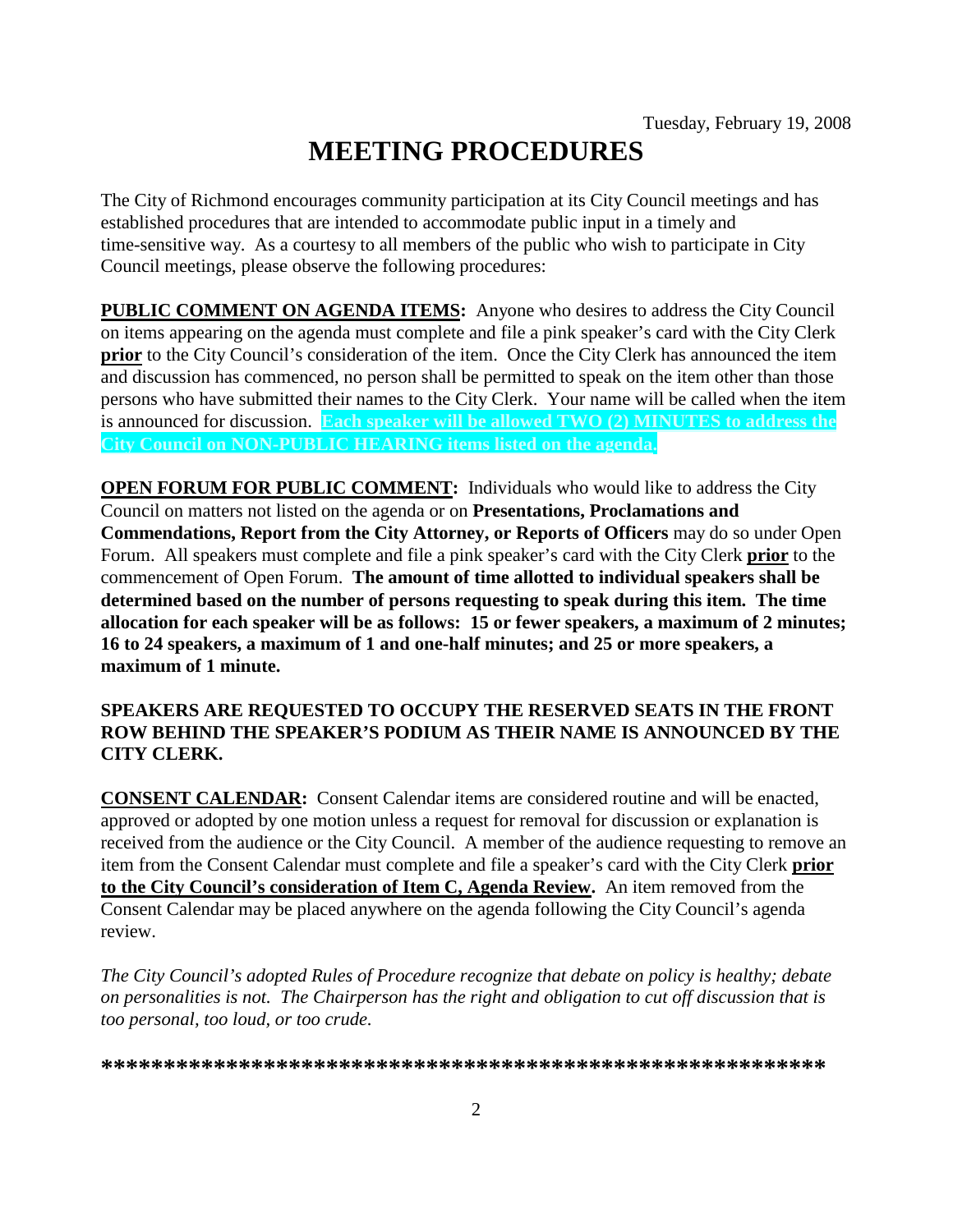Tuesday, February 19, 2008

# **Afternoon Open Session**

3:30 p.m.

#### **A. ROLL CALL**

#### **B. PUBLIC COMMENT**

#### **C. ADJOURN TO CLOSED SESSION**

#### **Closed Session**

Shimada Room of City Hall

#### **A. CITY COUNCIL**

**A-1.** CONFERENCE WITH LABOR NEGOTIATORS (Government Code Section 54957.6):

City Designated Representative(s): Bill Lindsay, Leslie Knight, Lisa Stephenson, Bruce Soublet, and Chris Magnus Counsel: Jack Hughes, Liebert Cassidy Whitmore Employee Organization or unrepresented employee: Richmond Police Officers' Association (RPOA), and Richmond Police Management Association (RPMA)

**A-2.** LIABILITY CLAIMS - PENDING LITIGATION (Government Code Section 54956.9)

Claimant: Matilde Garcia Agency Claimed Against: City of Richmond

**A-3.** CONFERENCE WITH REAL PROPERTY NEGOTIATOR (Government Code Section 54956.8)

Property: 2709 - 2711 Macdonald Avenue Negotiating Parties: Steve Duran/James Goins, City of Richmond and Gene Smith Negotiations: Terms and Price

**\*\*\*\*\*\*\*\*\*\*\*\*\*\*\*\*\*\*\*\*\*\*\*\*\*\*\*\*\*\*\*\*\*\*\*\*\*\*\*\*\*\*\*\*\*\*\*\*\*\*\*\*\*\*\*\*\*\*\*\***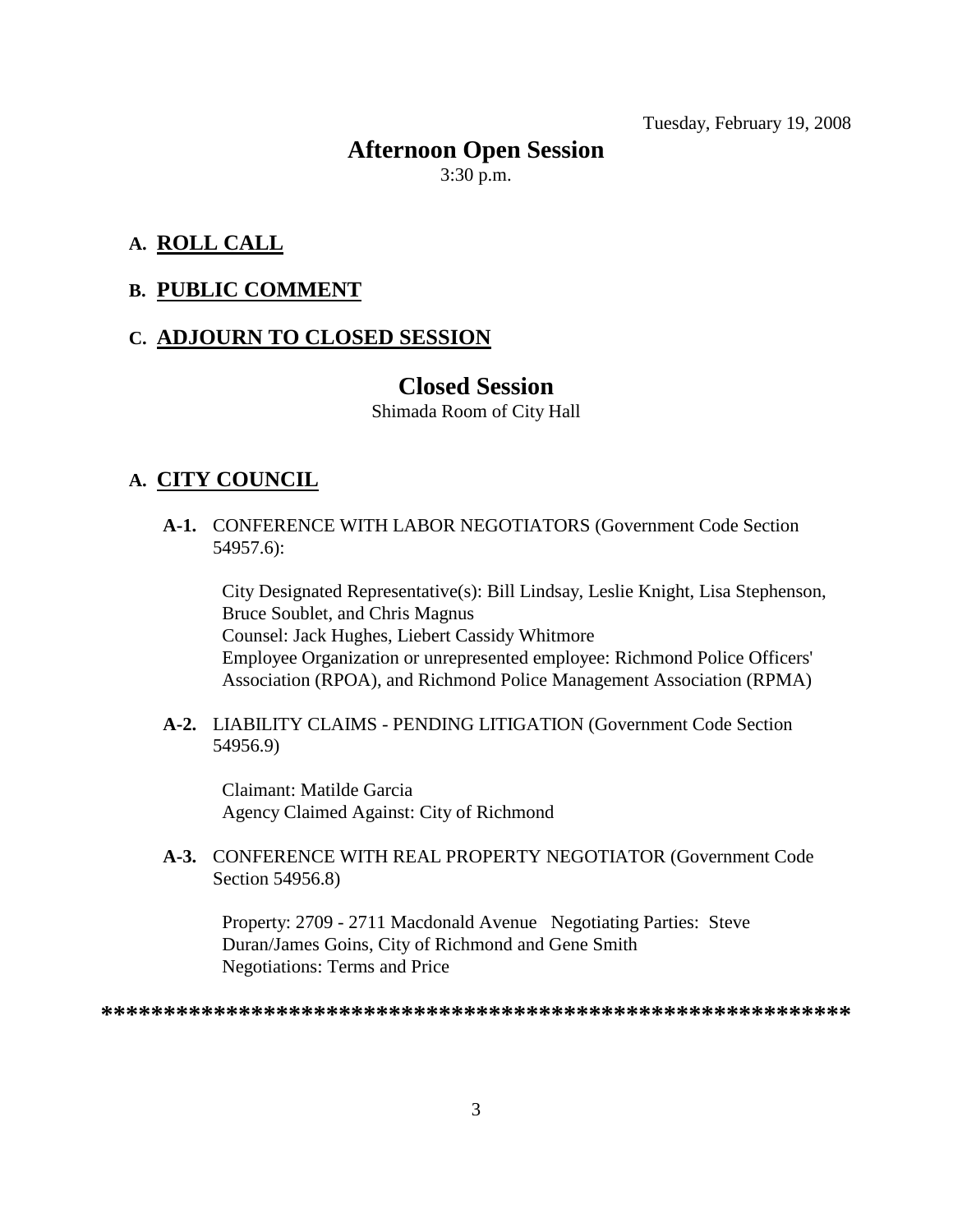Tuesday, February 19, 2008 **Special Meeting Richmond Community Redevelopment Agency**

6:45 p.m.

### **A. ROLL CALL**

## **B. STATEMENT OF CONFLICT OF INTEREST**

#### **C. OPEN FORUM FOR PUBLIC COMMENT**

#### **D. CONSENT CALENDAR**

- **D-1.** ADOPT A RESOLUTION approving the purchase of 41 trash receptacles from Quick Crete Products in the amount of \$39,391 for use throughout public areas in the Marina Bay community - Richmond Community Redevelopment Agency (Steve Duran/Alan Wolken 307-8140).
- **D-2.** ADOPT A RESOLUTION authorizing a contract amendment with Bay Crossings Magazine in an amount not to exceed \$63,000.00 to continue publicizing and promoting Richmond business, residential and recreational assets, and opportunities within waterfront locations of Redevelopment Project Areas - Richmond Community Redevelopment Agency (Steve Duran/Thomas Mills 307-8140).
- **D-3.** APPROVE minutes of the Special meeting of the Richmond Community Redevelopment Agency held on January 29, 2008 - City Clerk's Office (Diane Holmes 620-6513).

### **E. ADJOURNMENT**

**\*\*\*\*\*\*\*\*\*\*\*\*\*\*\*\*\*\*\*\*\*\*\*\*\*\*\*\*\*\*\*\*\*\*\*\*\*\*\*\*\*\*\*\*\*\*\*\*\*\*\*\*\*\*\*\*\*\*\*\***

# **Special Joint Meeting of the Richmond Community Redevelopment Agency/City Council**

6:50 p.m.

# **A. ROLL CALL**

# **B. STATEMENT OF CONFLICT OF INTEREST**

**C. CONSENT CALENDAR**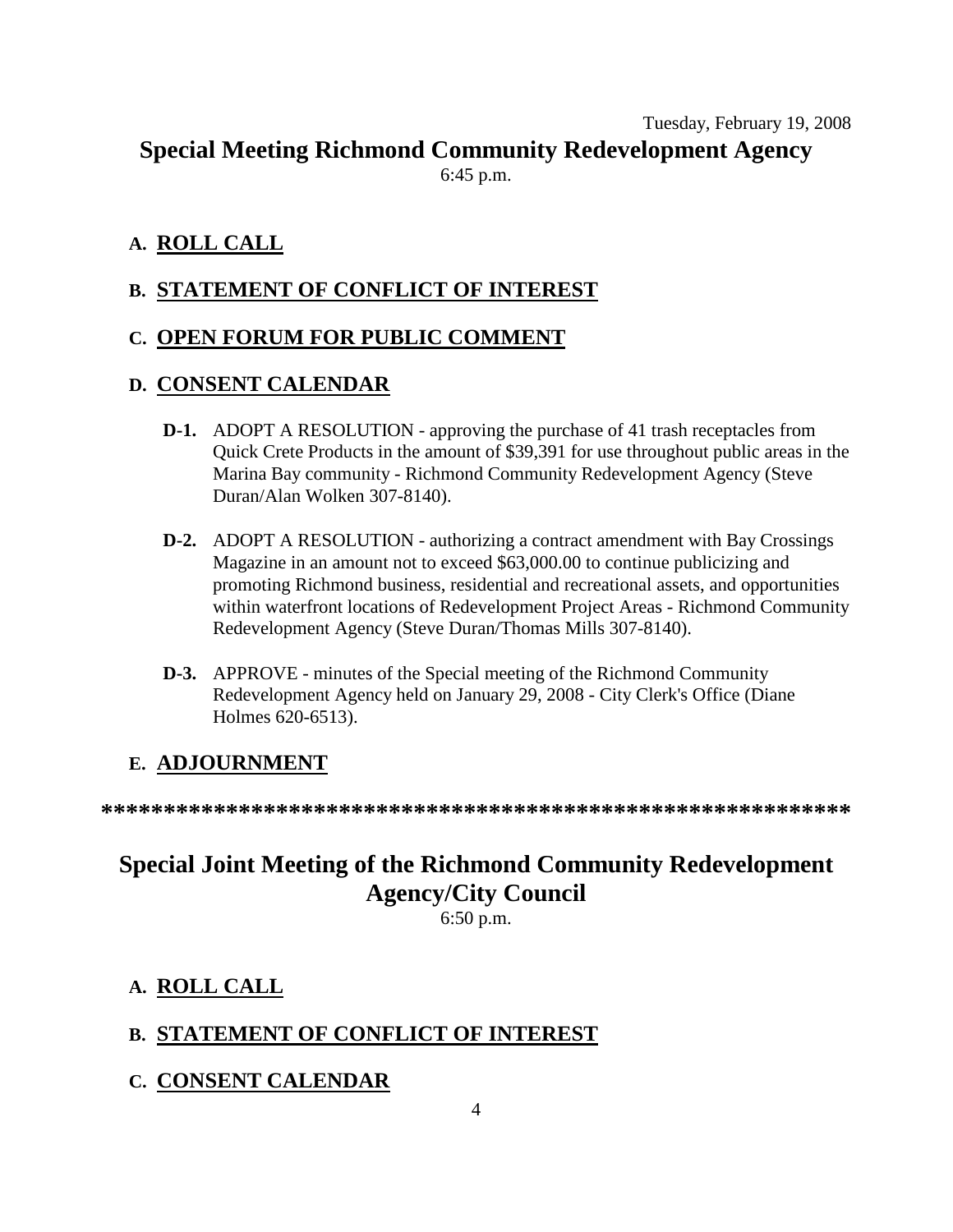Tuesday, February 19, 2008

**C-1.** APPROVE - minutes of the Special meeting of the Richmond Community Redevelopment Agency/City Council held on January 29, 2008 - City Clerk's Office (Diane Holmes 620-6513).

#### **D. RESOLUTIONS**

**D-1.** ADOPT A JOINT RESOLUTION - approving a Memorandum of Understanding (MOU) by and among the Richmond Community Redevelopment Agency and the Public Works Department and the Employment & Training Department of the City of Richmond to implement a focused Graffiti Abatement Program in Redevelopment Project Areas in an amount not to exceed \$200,000 for a period of three (3) years from approval of the MOU - Richmond Community Redevelopment Agency/Public Works/Employment and Training (Steve Duran/Yader Bermudez/ Sal Vaca 307- 8140).

# **E. ADJOURNMENT**

**\*\*\*\*\*\*\*\*\*\*\*\*\*\*\*\*\*\*\*\*\*\*\*\*\*\*\*\*\*\*\*\*\*\*\*\*\*\*\*\*\*\*\*\*\*\*\*\*\*\*\*\*\*\*\*\*\*\*\*\***

# **CITY COUNCIL**

7:00 p.m.

### **A. ROLL CALL**

#### **B. STATEMENT OF CONFLICT OF INTEREST**

#### **C. AGENDA REVIEW**

#### **D. PRESENTATIONS, PROCLAMATIONS, AND COMMENDATIONS**

**D-1.** Proclamation honoring February 2008 as Black History Month and recognizing and honoring the memory of the Gary family of Richmond and all who participated in some very significant victories against injustice, violence and racism in March 1952 - Mayor McLaughlin (620-6503).

## **E. REPORT FROM THE CITY ATTORNEY OF FINAL DECISIONS MADE AND NON-CONFIDENTIAL DISCUSSIONS HELD DURING CLOSED SESSION**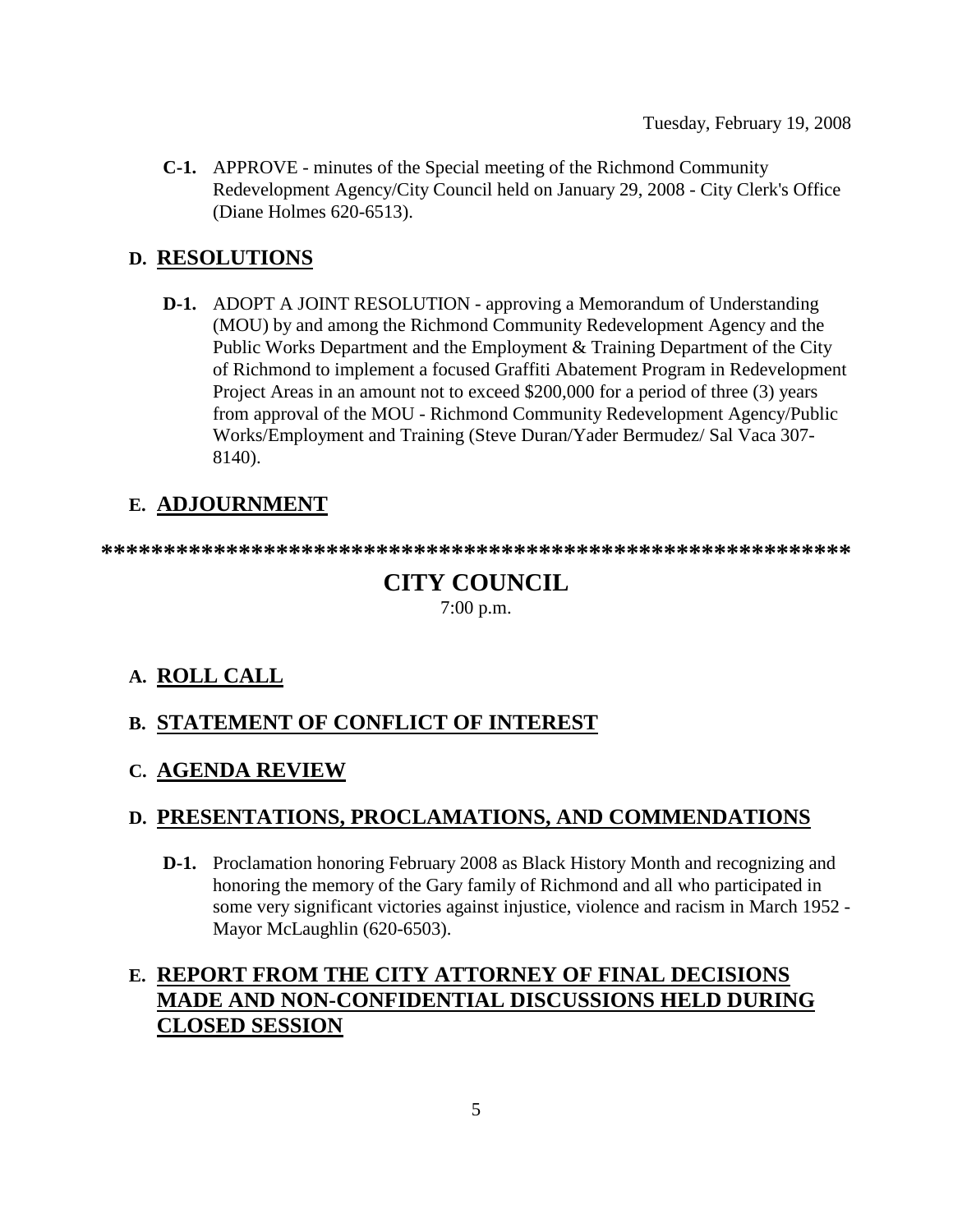#### **F. CONSENT CALENDAR**

- **F-1.** APPROVE a contract with Moreland and Associates for an amount not to exceed \$200,000 to conduct a performance audit of wastewater services provided by contract with Veolia - Finance Department (James Goins 620-6740).
- **F-2.** APPROVE a contract with SymPro Inc., for the amount of \$127,720 to provide software, consultation and implementation of various Treasury Management solutions - Finance Department (James Goins 620-6740).
- **F-3.** APPROVE the purchase of a 32 foot, custom manufactured Fire and Safety Educational Trailer from Harcourt Custom Installations as the sole-source provider for an amount not to exceed \$77,925.38 - Fire Department (Chief Michael Banks 307-8161).
- **F-4.** APPROVE the purchase of 3,500 disaster preparedness kits from the ProPac Company in an amount not to exceed \$27,214.76, to be funded by the State of California, Office of the Governor, California Volunteers Program for Supplemental Citizens Preparedness Program - Fire Department (Chief Michael Banks - 307-8041).
- **F-5.** INTRODUCE AN ORDINANCE (first reading) amending Chapter 8.16 of the Richmond Municipal Code which establishes the Fire Prevention Code and adopts the 2007 California Fire Code - Fire Department (Chief Michael Banks -307-8041).
- **F-6.** APPROVE a reauthorization of \$10,000 in matching funds for the San Francisco Foundation grant (approved by Council, June 19, 2007) to support the Arts and Culture Division's Neighborhood Public Art Mini-Grant program - Library & Community Services (Monique A. le Conge 620-6951).
- **F-7.** ADOPT A RESOLUTION setting forth the City Council's decision on January 8, 2008, denying the appeal and affirming the Design Review Board's approval of a Design Review Permit DR 1103829, demonstrating that the 10879 San Pablo Avenue mixed-use project is in compliance with the City of Richmond's Zoning Ordinance. - Planning Department (Richard Mitchell 620-6706).
- **F-8.** APPROVE a contract amendment with ADT Security to increase the scope of work for the Port Security Camera Project, and add \$190,894.87 in grant funds to the contract amount for a total amount not to exceed \$2,583,699.87 - Port (Jim Matzorkis 215-4600).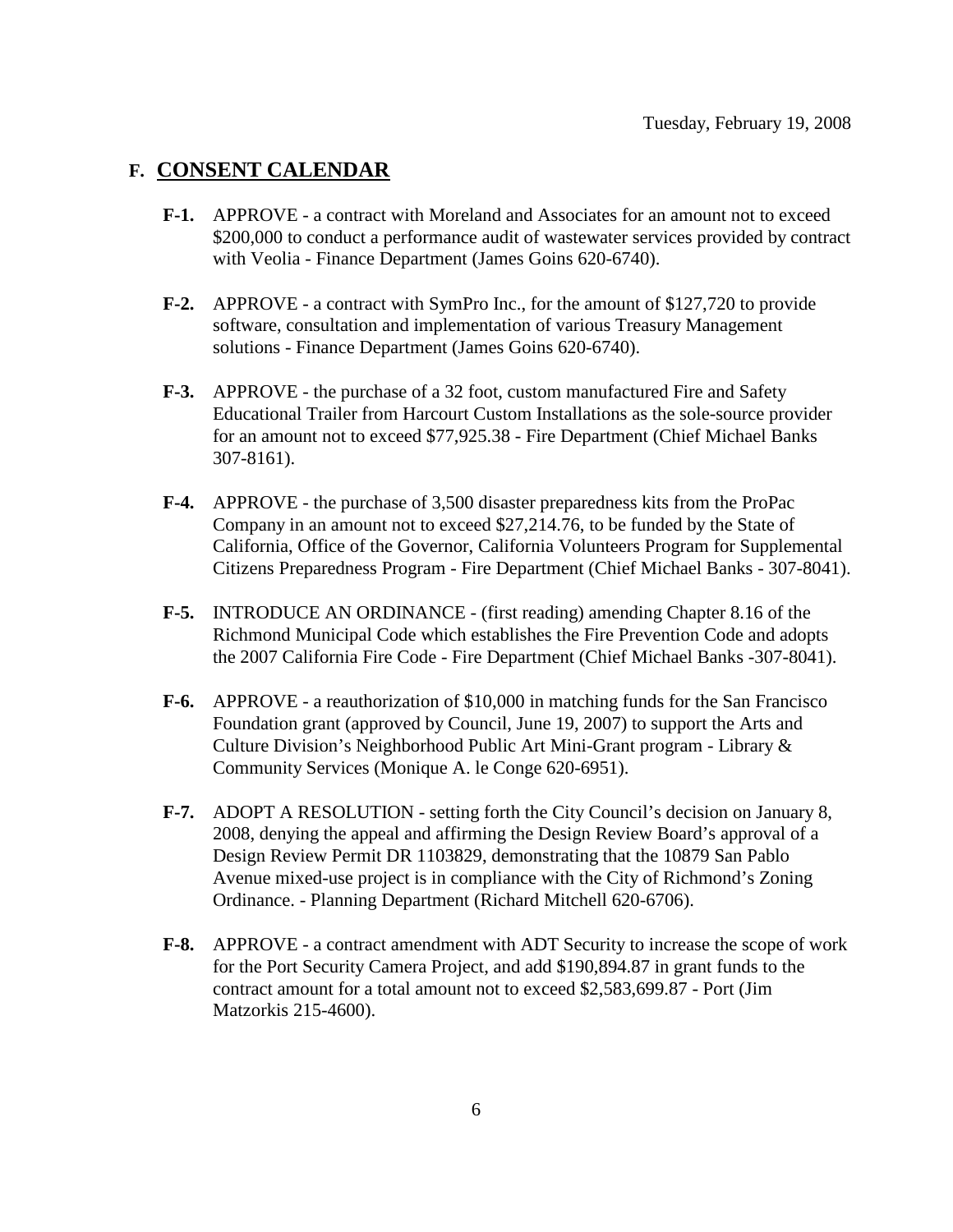- **F-9.** ADOPT A RESOLUTION authorizing service contracts with 15 selected vendors for as-needed architectural and engineering Services for an amount not to exceed \$350,000 per vendor over a three-year period - Public Works (Yader Bermudez 231- 3009).
- **F-10.** ADOPT AN ORDINANCE (second reading) establishing the wages, salary, and compensation for the new classification of Park Steward (Salary Range 879: \$12.21 - \$15.07/hr.) - Human Resources (Leslie Knight 620-6600).
- **F-11.** ADOPT AN ORDINANCE (second reading) establishing the wages, salary, and compensation for the revised classification of Custodial Maintenance Supervisor (Salary Range 052F: \$5,129 - \$6,209/month) -Human Resources (Leslie Knight 620- 6600).
- **F-12.** APPROVE the reimbursement of funeral service expenses for Deputy Fire Marshall Ron Wiley to IAFF Local 188 in the amount of \$18,570.73. The Public Safety Committee reviewed this item on December 20, 2007, and referred to the City Council - Vice Mayor Marquez (620-6581).
- **F-13.** AUTHORIZE staff to provide support for the East Bay Green Corridor Partnership, and direct the City Manager to assign appropriate staff to work on activities related to the Partnership - City Manager's Office (Bill Lindsay 620-6512).
- **F-14.** APPROVE the following reappointments and appointments to the following: Commission on Aging: Mary Peace Head and Eli Williams, Incumbents, terms expiring May 19, 2010; Arts and Culture Commission: Wende Heath, Appointed Incumbent, term expiring January 31, 2012; Housing Advisory Commission: Helen Hall, Incumbent, term expiring November 1, 2010; Planning Commission: Charles Duncan, term expiring June 30, 2010; Youth Baseball Advisory Board: Tracy Reed, Appointed Incumbent, term expiring June 15, 2012, and Terence Fisher, term expiring June 15, 2012 - Mayor McLaughlin (620-6503).
- **F-15.** APPROVE minutes of the Special meeting of the Richmond City Council held on January 29, 2008, and the regular meeting of the City Council held on February 5, 2008 - City Clerk's Office (Diane Holmes 620-6513).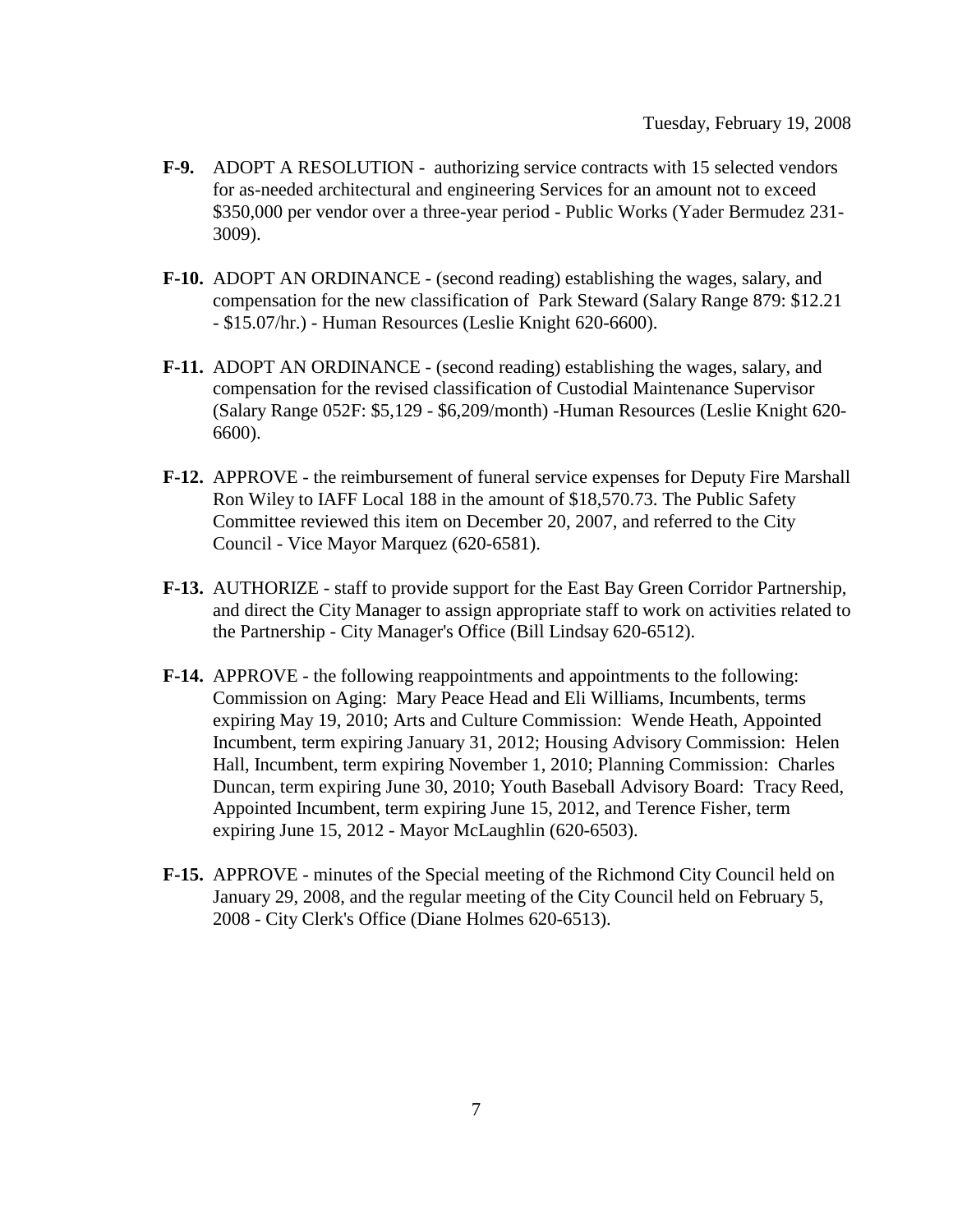#### **G. PUBLIC HEARINGS**

- **G-1.** Public Hearing to consider the following options: (1)Uphold Planning Commission's decision to approve the Tentative Parcel Map in Exhibit A, Mitigated Negative Declaration with Mitigation Monitoring Plan and Supplemental Information in Exhibit B, for 125 to 127 Western Drive (APN: 558-020-007); or (2) Uphold Planning Commission's decision as described in Option 1 with revised conditions of approval; or (3) Uphold the Appeal request, thereby reversing the Planning Commission approval of the Tentative Parcel Map in Exhibit A, Mitigated Negative Declaration with Mitigation Monitoring Plan and Supplemental Information in Exhibit B, and deny the creation of three residential lots for 125 to 127 Western Drive (APN: 558-020-007).– Planning Department (Richard Mitchell 620-6706).
- **G-2.** Consider an appeal of the Planning Commission's approval of the Design Review Permit, Conditional Use Permit for Density Bonus, and Variance/Exception for the Easter Hill Senior Housing Project located at 3601 Cutting Boulevard - Planning Department (Richard Mitchell 620-6706).

#### **H. OPEN FORUM FOR PUBLIC COMMENT**

#### **I. AGREEMENTS**

#### **J. RESOLUTIONS**

#### **K. ORDINANCES**

#### **L. COUNCIL AS A WHOLE**

- **L-1.** Review mid-year budget forecast and proposed FY2007-08 mid-year budget adjustments - Finance Department (James Goins 620-6740).
- **L-2.** Review and discuss the temporary Hall of Justice building's tenant improvement costs and the list of Rubecon General Contracting's hired subcontractors - Councilmember Bates (620-6581).
- **L-3.** Direct staff to investigate and identify alternative re-entry focused employment service delivery opportunities on behalf of the City's growing re-entry population, without authorizing an extension of the existing contract with the Richmond Improvement Association (RIA) at this time - Office of Neighborhood Safety (DeVone Boggan 621-1219).